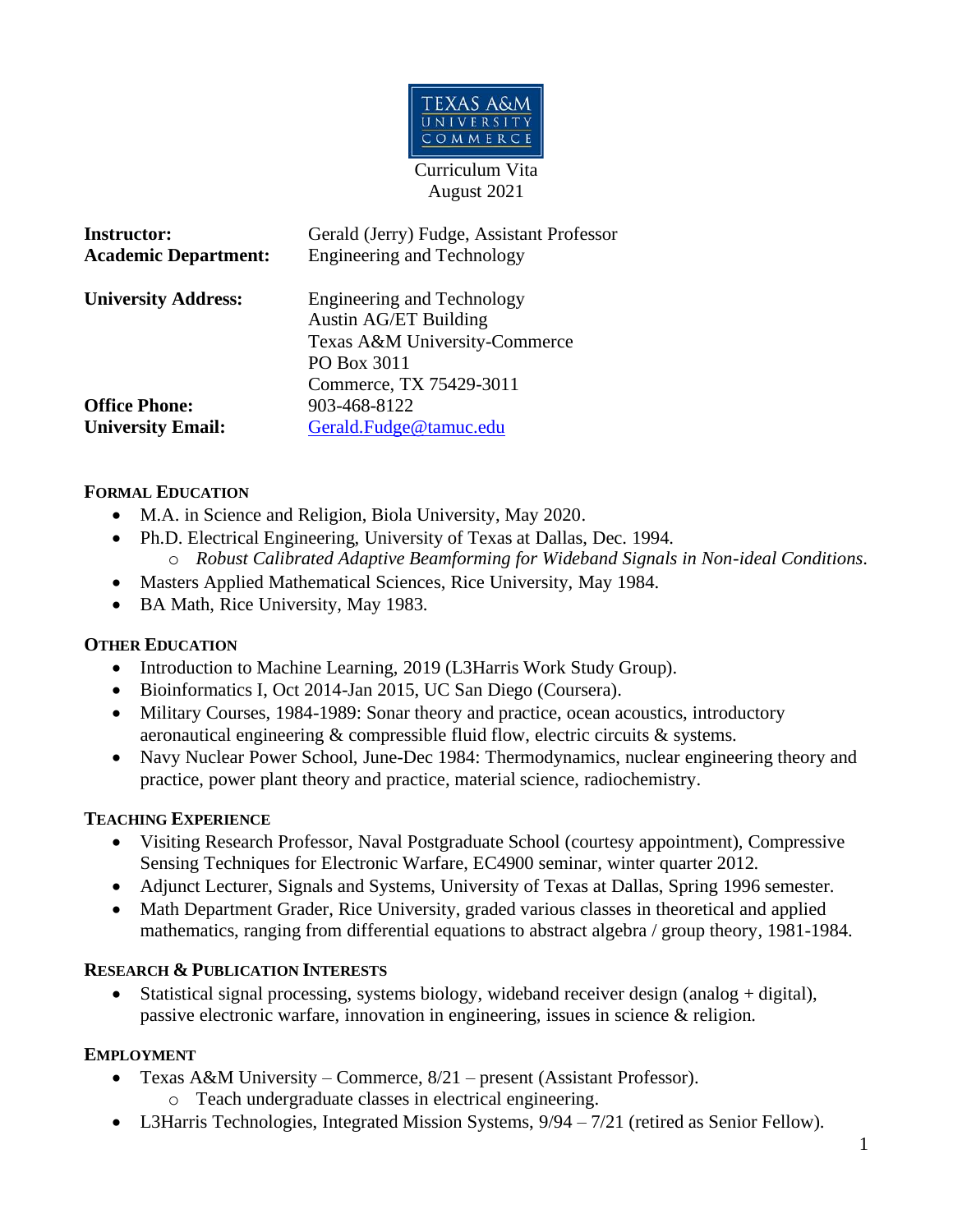- o Lead research and development projects involving electronic intelligence (ELINT) receiver technology; develop externally funded R&D; perform technical marketing to support business development of large programs; perform systems engineering for technology transition from R&D to operational deployment; develop ultra-wideband low size, weight, & power digital RF receiver technology motivated by compressive sensing principles; develop modeling and analysis tools and methodology for ELINT receivers; develop signal classifiers; and develop ELINT detection and measurement algorithms. Also, mentor engineers. Also, initiated autonomous intelligent network sensor research effort; developed spatial control algorithms for 3-axis ship-borne antenna; coded embedded systems.
- University of Texas at Dallas,  $1/91 9/94$  (Research Associate & Student).
	- o Designed adaptive array processing algorithms that take into account real-world problems such as array errors, reverberation, and direction errors. Evaluated algorithms using data collected with acoustic arrays (8-channel and 32-channel) built at UTD.
- U.S. Navy Submarine Officer, 5/84 12/90 (honorable discharge as a Lieutenant).
	- o Developed cruise missile and over-the-horizon targeting tactics based on system performance and targeting algorithms. Coordinated division-level nuclear engineering training. Conducted target tracking using a variety of passive sonar systems (towed array, cylindrical bow array, hull-mounted conformal array). Directed maintenance and repair of nuclear mechanical systems, diesel, and nuclear control & instrumentation equipment.

## **PUBLICATIONS**

- 1. Robert Penno, Stephen T. Ha, G.L. Fudge, "The effect of spurious modes on the wideband application of the N-arm spiral to direction finding," *Proc. AeroConf 2017 IEEE Aerospace Conference*, 4 March 2017.
- 2. G. L. Fudge, H. M. Azzo, F. A. Boyle, "A reconfigurable direct RF receiver with jitter analysis and applications," *IEEE Trans. on Circuits and Systems I: Regular Papers*, pp. 1-10, January 2013.
- 3. R. Maleh, G. L. Fudge, F. A. Boyle, P. E. Pace, "Analog-to-information and the Nyquist folding receiver," *IEEE Journal on Emerging and Selected Topics in Circuits and Systems*, pp. 564-578, Sep. 2012.
- 4. R. Maleh, G. L. Fudge, "RIP analysis of modulated sampling schemes for recovering spectrally sparse signals," arXiv:1207.7347v1, 31 July 2012.
- 5. O. O. Odejide, C. M. Akujuobi, A. Annamalai, G. Fudge, "Joint design of channel-source coding for compressive sampling systems," *Proc*. *IEEE Consumer Communications and Networking Conference (CCNC), 2010,* 9-12 Jan 2010.
- 6. P.E. Pace, G.L. Fudge, A. Kusmanoff, "Nyquist folding analog-to-information autonomous information recovery using quadrature mirror filtering," *Asilomar Conference on Signals, Systems, and Computers (ACSSC),* 1 Nov. 2009.
- 7. O. O. Odejide, C. M. Akujuobi, A. Annamalai, G. Fudge, "Application of analytic wavelet transform for signal detection in Nyquist folding analog-to-information receiver," *Proc*. *IEEE International Conference on Communications* (*ICC*), June 14-18, 2009.
- 8. O. O. Odejide, C. M. Akujuobi, A. Annamalai, G. Fudge, "Signal and modulation type detection using wavelet transform," *Proc. 2009 WRI World Congress on Computer Science and Information Engineering*, March 31-April 2, 2009.
- 9. G. Fudge, R. Bland, M. Chivers, S. Ravindran, J. Haupt, P. Pace, "A Nyquist folding analog-toinformation receiver," *ACSSC-2008,* Oct. 2008.
- 10. P. Scerri, V. Von Gonten, G. Fudge, S. Owens, K. Sycara, "Transitioning multiagent technology to UAV applications," *Autonomous Agents and Multi-Agent Systems* AAMAS 2008.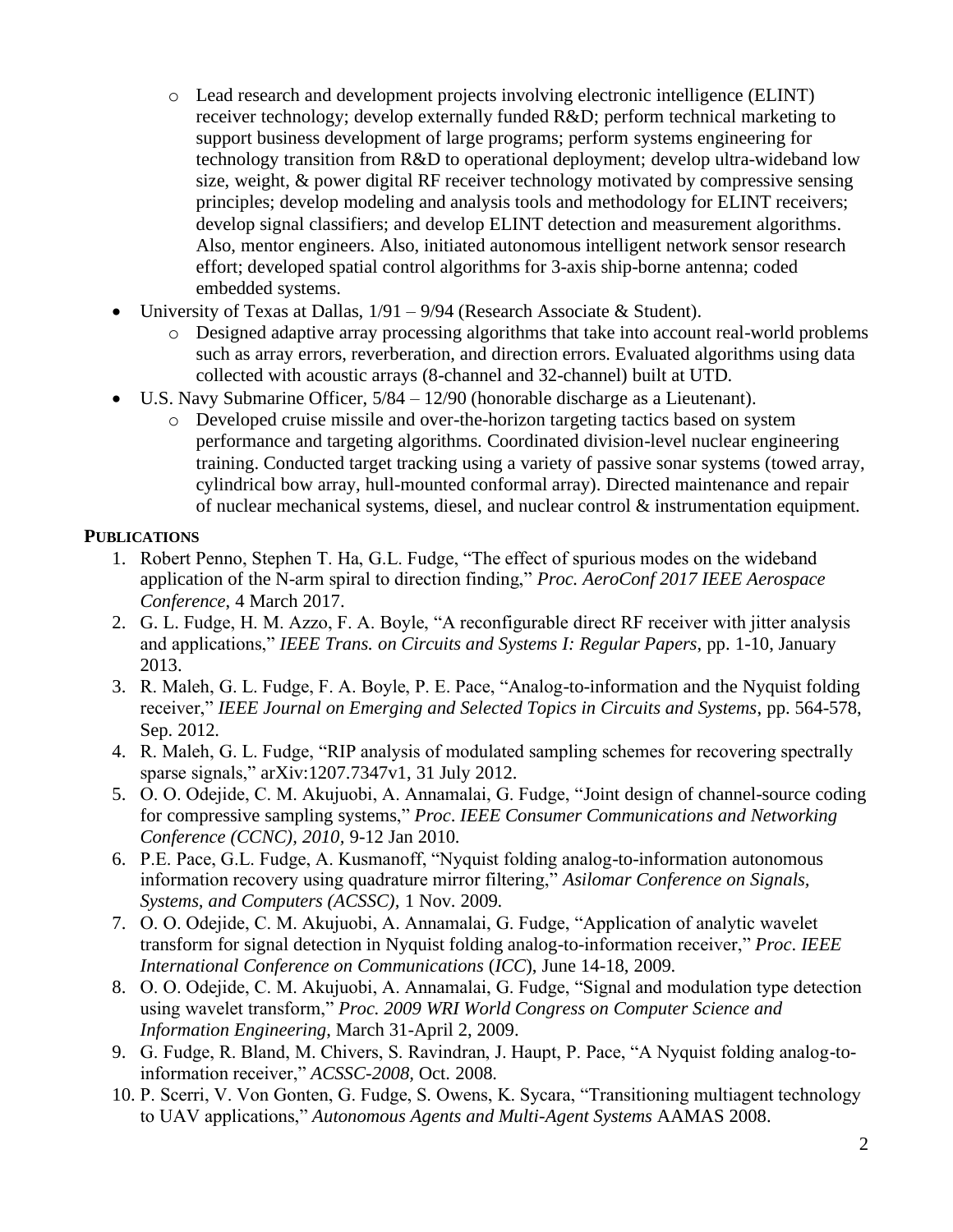- 11. G. L. Fudge, M. A. Chivers, S. Ravindran, R. E. Bland, P. E. Pace, "A reconfigurable direct RF receiver architecture," *IEEE International Symposium on Circuits and Systems*, 2008.
- 12. C. M. Akujuobi, O. O. Odejide, G. L. Fudge, "Sparseness measures of signals for compressive sampling," *IEEE Symposium on Signal Proc. and Information Technology*, 15-18 Dec 2007.
- 13. G. Fudge, P. Deignan, J. Anderson, E. Owoye, P. Scerri, R. Glinton, "Adaptive distributed sensing for emitter localization with autonomous UAV team cooperation," *Adaptive Sensor Array Processing (ASAP) Workshop*, 5-6 June 2007, MIT-Lincoln Laboratory.
- 14. Frank A. Boyle, Jarvis Haupt, Gerald L. Fudge, Chen-Chu A. Yeh, "Detecting signal structure from randomly sampled data," *IEEE Statistical Signal Processing Workshop* 2007, Aug. 26-29.
- 15. Jarvis Haupt, Rui Castro, Robert Nowak, Alex Yeh, Gerald Fudge, "Compressive sampling for signal classification," *ACSSC-2006*, 29 Oct – 1 Nov 2006.
- 16. Gerald L. Fudge and Darel A. Linebarger, "Spatial blocking filter derivative constraints for the generalized sidelobe canceller and MUSIC," *IEEE Transactions on Signal Processing*, Jan. 1996
- 17. Gerald L. Fudge and Darel A. Linebarger, "Derivative constraints for high resolution direction finding with correlated interferers," *Proc. DSP Technology Conference, SPIE AeroSense Symposium*, April 1996.
- 18. D. A. Linebarger, R. D. DeGroat, E. M. Dowling, P. Stoica, and G. L. Fudge, "Incorporating *a priori* information into MUSIC- algorithms and analysis," *Signal Proc.*, vol. 46, no. 1, 1996.
- 19. D. Linebarger, R. DeGroat, E. Dowling, G. Fudge, P. Stoica, "Analysing the effects of constraints and inter-signal coherence on the MUSIC algorithm," ICASSP-95, 9-12 May 1995.
- 20. Gerald L. Fudge and Darel A. Linebarger, "A calibrated generalized sidelobe canceller for wideband beamforming," *IEEE Transactions on Signal Processing*, Oct. 1994.
- 21. Gerald L. Fudge and Darel A. Linebarger, "Steered response control of the generalized sidelobe canceller," *Proc. IEEE ICASSP*, May 1995.
- 22. Gerald L. Fudge and Darel A. Linebarger, "Optimal array calibration to minimize signal cancellation in adaptive wideband beamformers," *Proc. ACSSC-1993*, Nov. 1993.

### **PATENTS AWARDED**

- 1. R. Maleh, F.A. Boyle, G.L. Fudge, "Systems and methods for signal detection and estimation," U.S. patent # 8,660,218.
- 2. Deepak Prasanna, G.L. Fudge, "Heterogeneous reconfigurable agent compute engine (HRACE)," U.S. patent # 8,589,935.
- 3. G.L. Fudge, M.A. Chivers, S. Ravindran, Alex Chen-Chu Yeh, "System and method for clock jitter compensation in direct RF receiver architectures," U.S. patent # 8,509,368.
- 4. G.L. Fudge, R.E. Bland, S. Ravindran, M.A. Chivers, "System and method for improved spur reduction in direct RF receiver architectures," U.S. patent # 8,509,354.
- 5. G.L. Fudge, Scott Burkart, Antone Kusmanoff, "Multiple projection sampling for RF sampling receivers," U.S. patent  $\# 8,401,050$ .
- 6. G.L. Fudge, "Wideband frequency hopping spread spectrum transmitters and related methods," U.S. patent # 8,249,129.
- 7. G. L. Fudge, "Wideband frequency hopping spread spectrum receivers and related methods," U.S. patent # 8,184,673.
- 8. G. L. Fudge, "Wideband frequency hopping spread spectrum transceivers and related methods," U.S. patent # 8,149,894.
- 9. F. A. Boyle, G. L. Fudge, Alex Chen-Chu Yeh, "Systems and methods for construction of timefrequency surfaces and detection of signals," U.S. patent # 8,121,222.
- 10. G. L. Fudge, "Interference cancellation for reconfigurable bandpass sampling interference cancellation," U.S. patent  $# 8,081,946$ .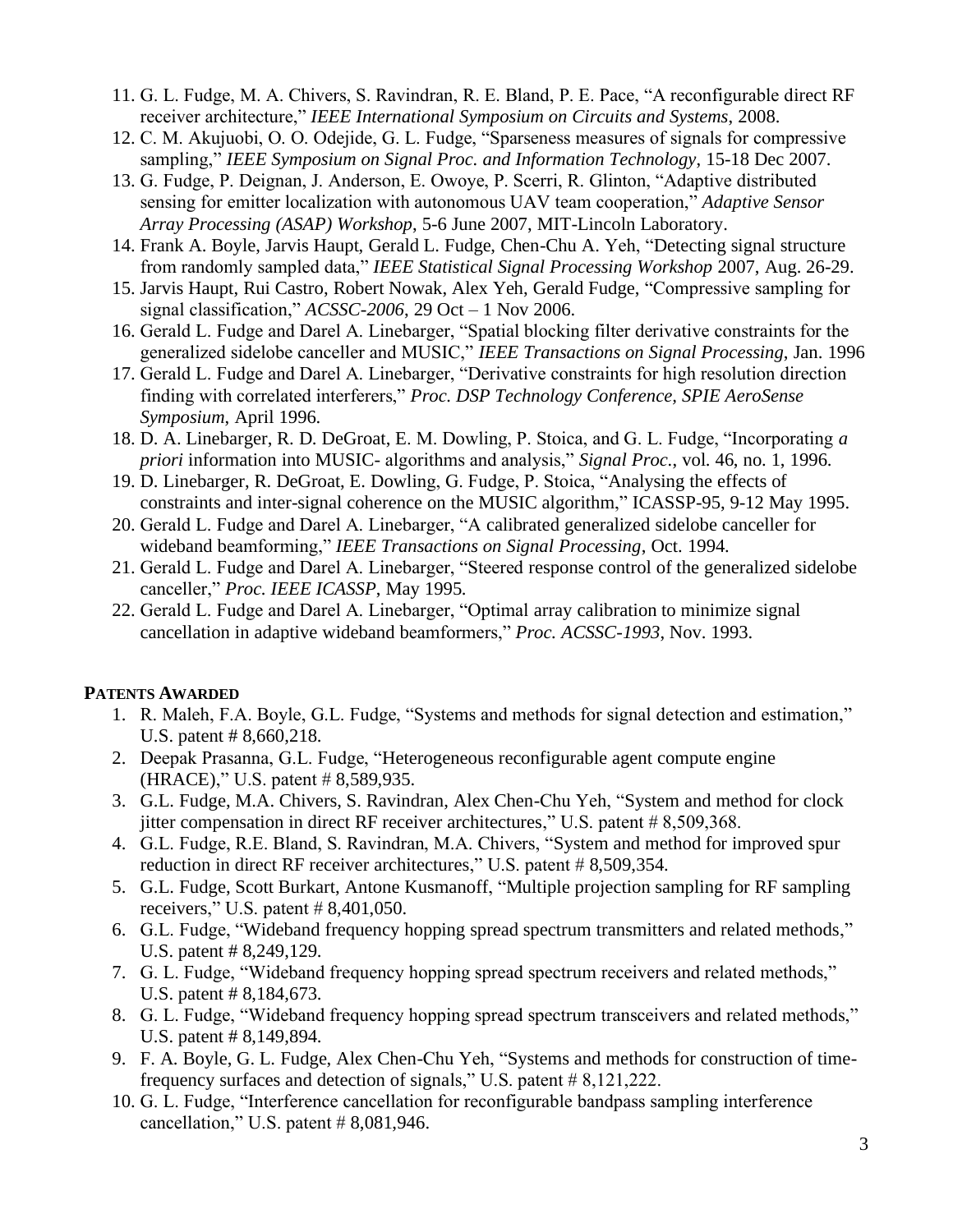- 11. G. L. Fudge, R. Bland, A. Kusmanoff, "Systems and methods for interference cancellation", U.S. patent, # 8,078,130.
- 12. Alex Chen-Chu Yeh, Gerald L. Fudge, "Compressed sensing characterization system and method," U.S. Patent # 7,916,052.
- 13. Gerald L. Fudge, "Method and computer program for group delay and magnitude equalization with relaxed phase slope constraint," U.S. Patent # 7,831,648.
- 14. Gerald L. Fudge, Boyd Gallatin, "Swept bandpass filter frequency modulated continuous wave (FMCW) receiver and related method," U.S. Patent # 7,496,158.
- 15. Gerald L. Fudge, "Reconfigurable direct RF bandpass sampling receiver and related methods," U.S. Patent # 7,489,745.
- 16. G. L. Fudge, J. E. Harvey, M. A. Chivers, S. Ravindran, "Nyquist folded bandpass sampling receivers and related methods," U.S. Patent # 7,436,912.
- 17. G. L. Fudge, J. E. Harvey, M. A. Chivers, S. Ravindran "Nyquist folded bandpass sampling receivers with narrow band filters for UWB pulses and related methods," U.S. Patent # 7,436,911.
- 18. G. L. Fudge, J. E. Harvey, M. A. Chivers, S. Ravindran, "Direct bandpass sampling receivers with analog interpolation filters and related methods," U.S. Patent  $# 7.436.910$ .
- 19. Mark L. Wood, Alex Yeh, Gerald L. Fudge, "Method and apparatus for compressed sensing using analog projection," U.S. Patent # 7,343,603.
- 20. Gerald L. Fudge, Mark L. Wood, Alex Yeh, "Method and apparatus for compressed sensing," U.S. Patent # 7,289,049.
- 21. Gerald L. Fudge, Ross A. McClain, Jr., "Systems and methods for analog to digital conversion," U.S. Patent # 7,091,984.
- 22. E. Scott Baker, Gerald L. Fudge and Ross A. McClain, Jr., "Systems and methods for multichannel analog to digital conversion," U.S. Patent # 6,956,517.
- 23. Stewart C. O'Dell, Clint D. Schreiner, Gerald L. Fudge, Michael R. Legako, "Method and system for-down-converting a signal," U.S. Patent # 6,452,982.

## **TRADE SECRETS**

- 1. Frank Boyle, Gerald Fudge, "Reduced Ambiguity Precision Interferometry Direction Finding (RAPIDF)," L3 ISR Systems, 2019.
- 2. G. L. Fudge, "System & Method for Nyquist Folding Receivers with Gain Differential, L-3 Communications," 2013.
- 3. M.D. Sapp, F.A. Boyle, G.L. Fudge, C.A. Coffey, "Computationally Efficient High PRF Detection," L-3 Communications, 2008.

### **SELECTED EXTERNALLY FUNDED RESEARCH & DEVELOPMENT WITH APPROXIMATE VALUES**

- 2020-2024, AFRL-Rome, Advanced Exploitation of ELINT Signals, Task 2, \$2.7M.
- 2016-2023, AFRL-Dayton, Multi-arm Antenna, Direction-Finding and Detection Architecture for Wideband Geolocation (MADDAWG), \$5.4M.
- 2015-2019, AFRL-Rome, Enhanced ELINT Exploitation Processor, Task 2, \$1.3M.
- 2013-2015, AFRL-Dayton, Wideband Array Time-delay steered Compressive-sensing Highband Receiver (WATCHeR), \$760K.
- 2008-2012, DARPA / AFRL-Dayton, A2I Receiver Development, \$5.6M.
- 2006-2007, DARPA / AFRL-Dayton, Analog-To-Information (A2I) Study, \$800K.
- 2000-2002, U.S. Army CECOM, Spider-80 Digital ELINT Receiver, \$880K.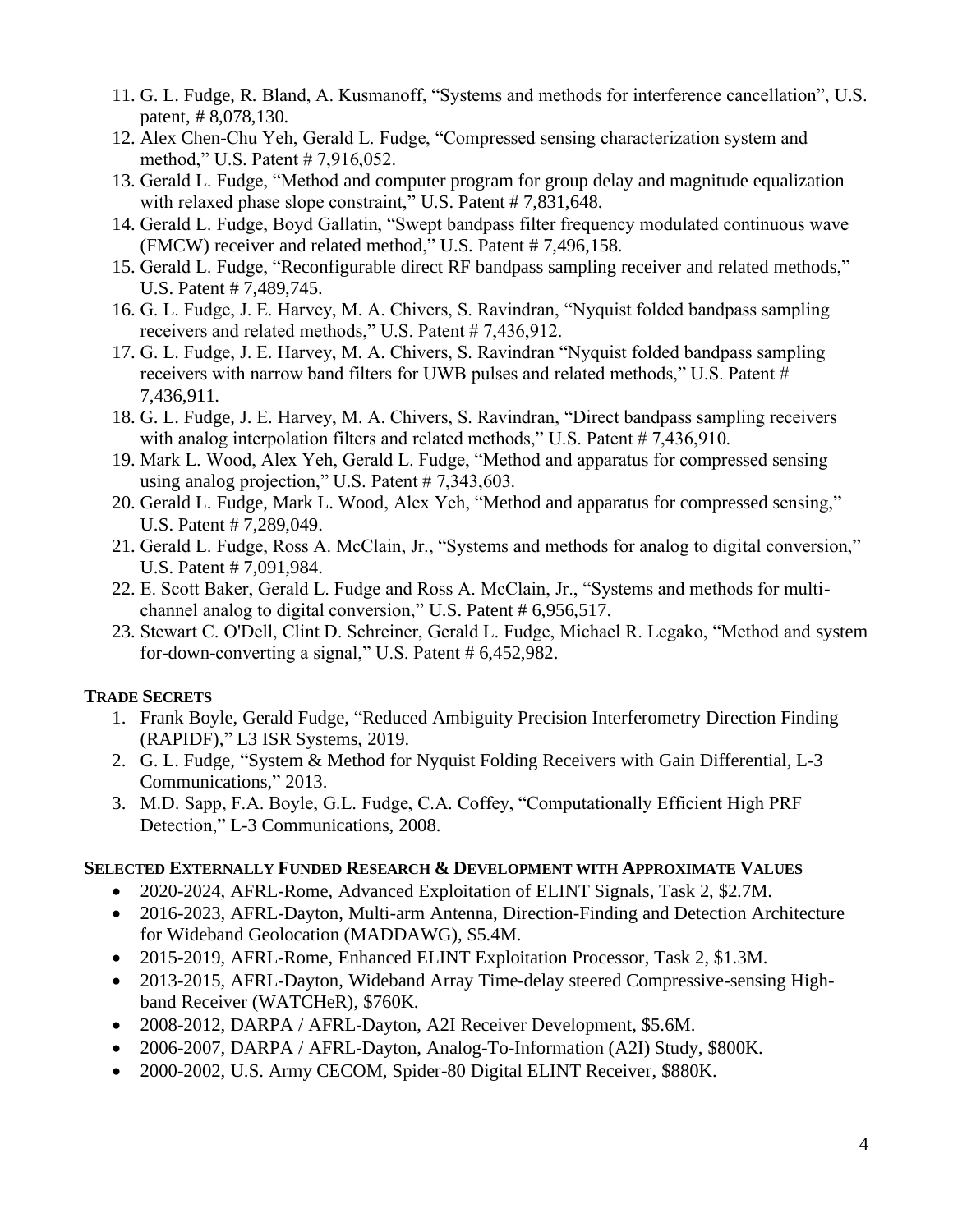### **SELECTED AWARDS**

- 2020 Enterprise Collaboration Award.
- 2020 Advanced Technology Development Leadership Award.
- 2016 L3 Technologies Engineers of the Year (one of ten).
- 2010 L-3 Mission Integration Division Top Star Award (team award).
- 2004 L-3 Integrated Systems Tribute to Excellence Award, Technology and Innovation.
- 1996 Raytheon E-Systems Paper of the Year Award.

## **PROFESSIONAL PUBLICATIONS & PRESENTATIONS (CORPORATE AND GOVERNMENT)**

- G. L. Fudge, Carlin Willard, Jerry Yancey, "MADDAWG: A Multi-arm Antenna, Directionfinding and Detection Architecture for Wideband Geolocation," *Proc. GOMACTech-2021*, March 29 - April 1, 2021, Virtual Conference.
- Jerry Fudge, Frank Boyle, Terry Johnson, "Reduced Ambiguity Precision Interferometry Direction Finding (RAPIDF)," *L3 Technologies TechEx18*, November 12-13, 2018.
- G. Fudge, S. Wilson, T. Simpson, "Photonic Nyquist folding receiver," *L-3 Communications TechEx16*, September 12-13, 2017 (selected as best paper in track).
- H. Azzo, G. Fudge, "Structured test vectors: methodologies and techniques," *L-3 Communications TechEx16*, September 12-13, 2017.
- G. Fudge, F. Boyle, W. Dunn, C. Johnson, "Nyquist folding receiver," *L-3 Communications TechEx16*, September 13-14, 2016.
- F. Boyle, B. Holden, Jerry Fudge, "Collaborative passive geolocation technologies for multiple platforms," *45th Annual Collaborative Electronic Warfare Symp.*, April 6-7, Pt. Mugu, 2016.
- R. Maleh, F.A. Boyle, G.L. Fudge, "Corduroy: enhanced adaptive compressed Sensing of LPI chirped signals," *L-3 Communications TechEx15*, September 15-16, 2015.
- Ray Maleh, Jerry Fudge, Frank Boyle, "Hypergraph learning of EW Network Topologies," *43rd Annual collaborative Electronic Warfare Symposium*, April 8-10, Pt. Mugu, 2014.
- R. Maleh, F.A. Boyle, H.A. Azzo, G.L. Fudge, "Sub-Nyquist detection and estimation of chirped pulse streams using auto-focus, X-gram, and the Nyquist folding receiver," *L-3 Communications TechEx13*, September 17-18, 2013 (selected as best paper in track).
- R. Maleh, F.A. Boyle, G.L. Fudge, "X-gram: rapid spectral visualization of parameterized signal types," *L-3 Communications TechEx13*, September 17-18, 2013.
- G. L. Fudge, Brian C. Rutherford, A. Agoston, "Nyquist folding receiver for analog-toinformation," *Proc. GOMAC*-*2012*, 21 March 2012, Las Vegas, NV.
- G. Fudge, B. Rutherford, M. Legako, M. Sapp, "Nyquist folding receiver airborne test results for radar detection," *Proc. 57th Annual MSS Tri-Service Radar Symposium*, 27-30 June 2011, NPS, Monterey, CA.
- G. Fudge, F. Boyle, R. Maleh, "Nyquist-folding receiver for compressive sensing of LPI waveforms", *Proc. 2nd Annual AOC Symp. on LPI Radar Design Strategies & Counter-LPI Technology*, 15-18 February, 2011, NPS, Monterey, CA.
- G. Fudge, F. Boyle, R. Maleh, B. Rutherford, M. Legako, "Matched filter methods for processing of Nyquist-folding receiver data," *Proc. 2nd Annual AOC Symp. on LPI Radar: Design Strategies & Counter-LPI Technology*, 15-18 February, 2011, NPS, Monterey, CA.
- G. L. Fudge, R. Maleh, S. M. Burkart, T. B. Simpson, "Method for efficient wideband demodulation," *L-3 Communications TechEx10*, September 21-22, 2010.
- Gerald Fudge and Frank Boyle, "Nyquist folding receiver for LPI signals," *Proc. 2009 AOC Symposium on LPI Radar Design Strategies and Counter- LPI Technology*, Nov. 17-19, 2009, NPS, Monterey, CA.